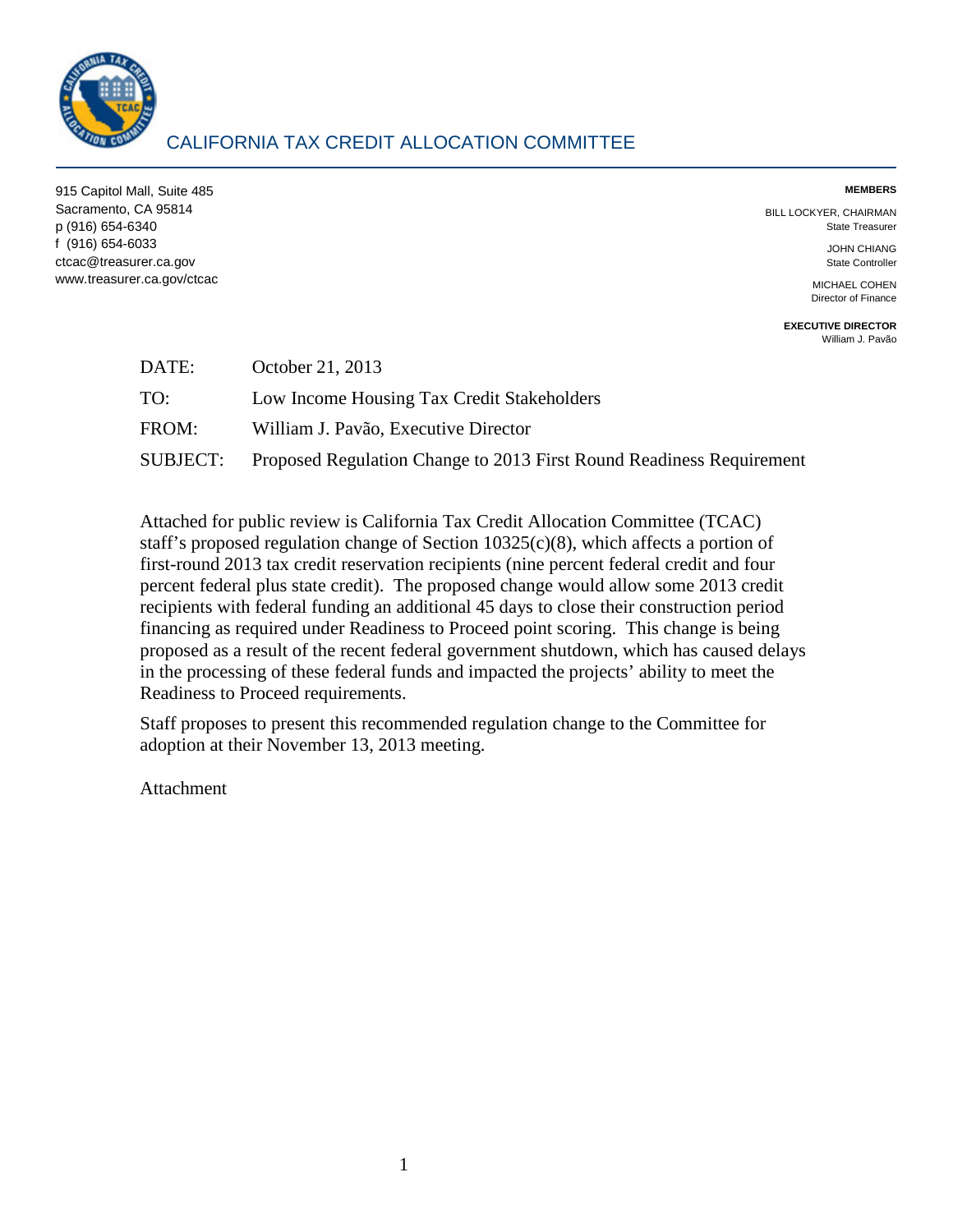## **Proposed change: Section 10325(c)(8)**

 Readiness to Proceed. 20 points will be available to projects that meet ALL of the following, and are able to begin construction within 180 days of the Credit Reservation, lender fees, issuance of building permits (a grading permit does not suffice to meet this that the equity partner has been admitted to the ownership entity, and that an initial as evidenced by submission, within that time, of: an executed construction contract, a construction lender trade payment breakdown of approved construction costs, recorded deeds of trust for all construction financing, a limited partnership agreement executed by the general partner and the investor providing the equity, payment of all construction requirement) and notice to proceed delivered to the contractor. If no construction lender is involved, evidence must be submitted within 180 days after the Reservation is made disbursement of funds has occurred.

For projects that are federal funding recipients and receiving competitive reservations in extended by thirty (30)forty-five (45) days. The extension is provided to projects documenting that the federal government shutdown impacted their ability to meet Readiness to Proceed requirements. the first round of 20122013, the 180-day references in the preceding paragraph shall be

<u>Readiness to Proceed requirements.</u><br>In addition to the above, all applicants receiving any readiness points under this subsection must provide an executed Letter of Intent (LOI) from the project's equity partner within 90 days of the Credit Reservation. The LOI must include those features called for in the CTCAC application. Failure to meet these two timelines shall result in rescission of the Tax Credit Reservation. The following must be delivered:

- commitment(s) and payment of commitment fee(s); (A) enforceable commitment for all construction financing, as evidenced by executed
- (B) evidence, as verified by the appropriate officials, of site plan approval and that all local land use environmental review clearances (CEQA and NEPA) necessary to begin construction are either finally approved or unnecessary;
- (C) evidence of all necessary public approvals except building permits; and
- (D) evidence of design review approval.

 For paragraphs (B), (C), and (D) an appeal period may run up to 30 days beyond the 30-day period to garner local approval readiness points. application due date. The applicant must provide proof that either no appeals were received, or that any appeals received during that time period were resolved within that

 In the event that one or more of the above criteria have not been met, 5 points may be awarded for each one that has been met, up to a maximum of 15 points. The 180-day requirements shall not apply to projects that do not obtain the maximum points in this category.

## **Statement of Reasons:**

 which has caused delays and impacted the ability of project owners to close construction This change is being proposed as a result of the recent federal government shutdown, financing within the required time of 180 days after the award date. TCAC staff has